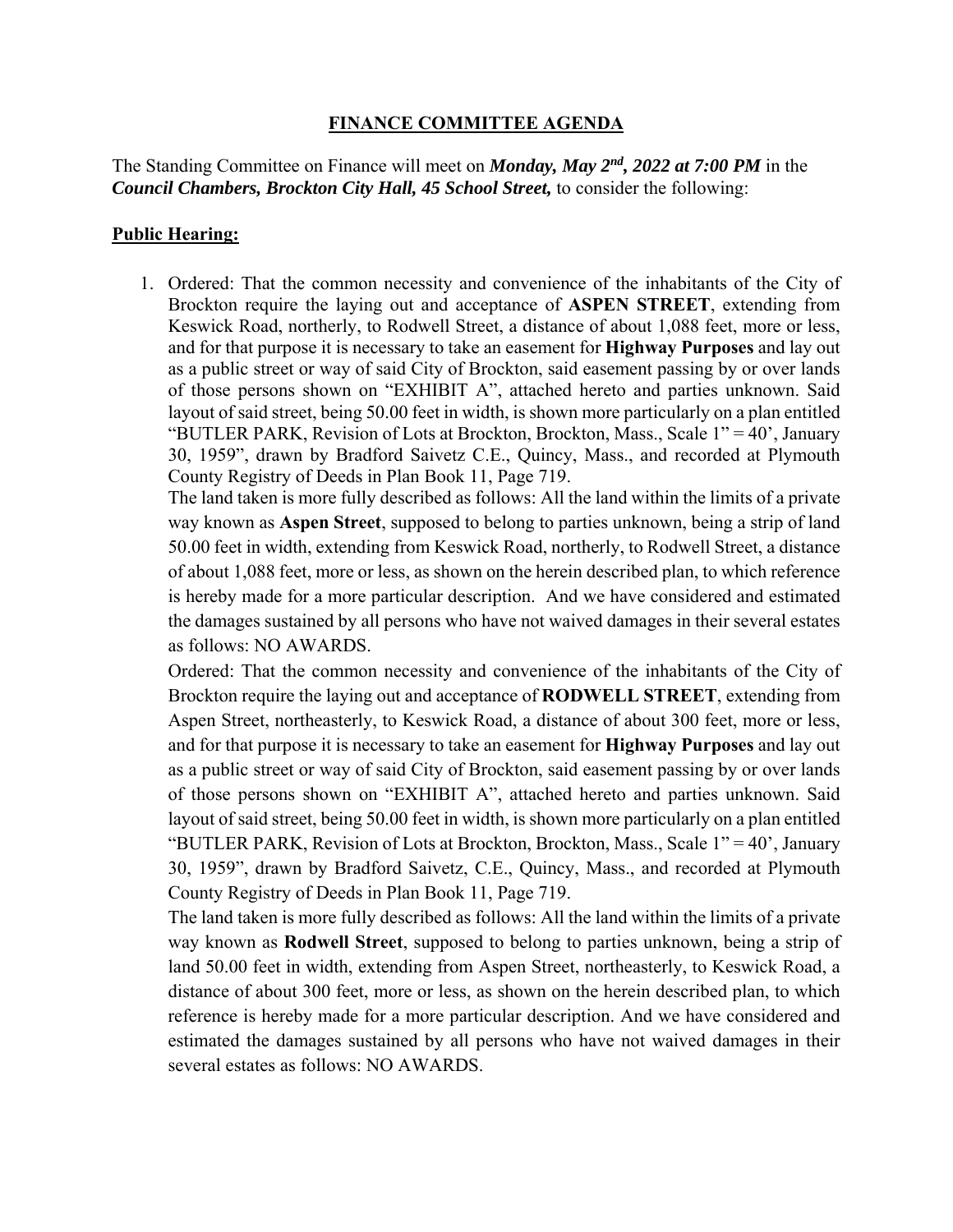layout of said street, being 42.00 feet in width, is shown more particularly on a plan entitled Ordered: That the common necessity and convenience of the inhabitants of the City of Brockton require the laying out and acceptance of **VICTORY STREET**, extending from Aspen Street, westerly, to Bourne Street Street, a distance of about 450 feet, more or less, and for that purpose it is necessary to take an easement for **Highway Purposes** and lay out as a public street or way of said City of Brockton, said easement passing by or over lands of those persons shown on "EXHIBIT A", attached hereto and parties unknown. Said "BUTLER PARK, Revision of Lots at Brockton, Brockton, Mass., Scale 1" = 40', January 30, 1959", drawn by Bradford Saivetz, C.E., Quincy, Mass., and recorded at Plymouth County Registry of Deeds in Plan Book 11, Page 719.

The land taken is more fully described as follows: All the land within the limits of a private way known as **Victory Street**, supposed to belong to parties unknown, being a strip of land 42.00 feet in width, extending from Aspen Street, westerly, to Bourne Street, a distance of about 450 feet, more or less, as shown on the herein described plan, to which reference is hereby made for a more particular description. And we have considered and estimated the damages sustained by all persons who have not waived damages in their several estates as follows: NO AWARDS.

Invited: Patrick Hill, DPW Commissioner

## **Public Hearing Closed**

- 2. Appointment: Appointment of City of Brockton Retired Police Officer Andrew Cesarini of 320 West Street Brockton, MA 02301 as a Special Police Officer. Invited: Andrew Cesarini
- 3. Ordered: That the City Council authorizes the acceptance and expenditure of the total grant funds in the amount of \$226,000. From: Commonwealth of Massachusetts Executive Office of Housing and Economic Development- MassWorks Grant To: Department of Planning and Economic Development- MassWorks Grant Fund (These grant funds will be used to improve circulation in downtown Brockton.) Invited: Rob May, Director of Planning and Economic Development Troy Clarkson, Chief Financial Officer
- 4. Ordered: That the City Council authorizes the acceptance and expenditure of the total grant funds in the amount of \$250,000. From: Commonwealth of Massachusetts Department of Housing and Community Development- FY22 Mass Housing Choice Grant To: Department of Planning and Economic Development- FY22 Mass Housing Choice Grant Fund